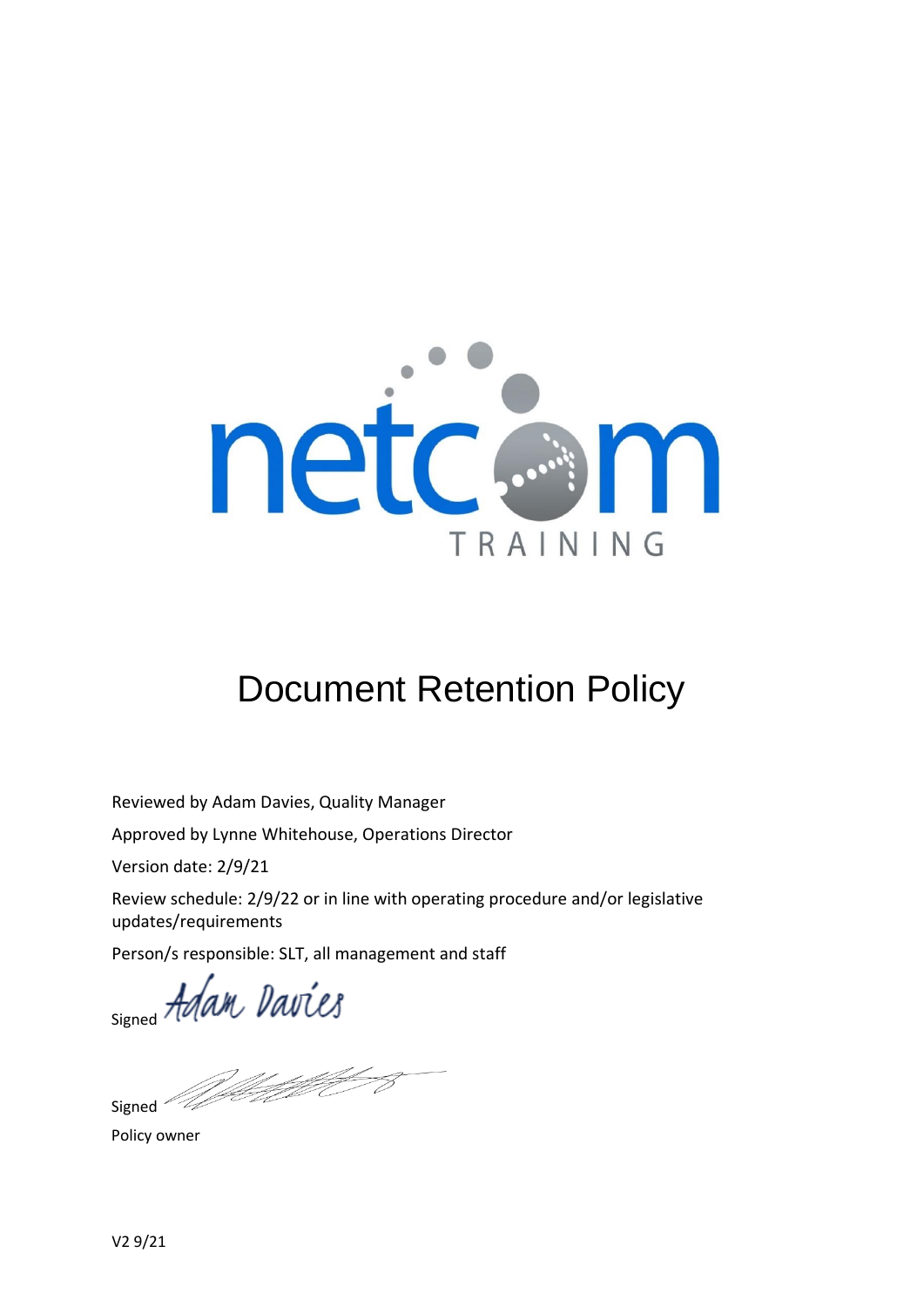## **Contents**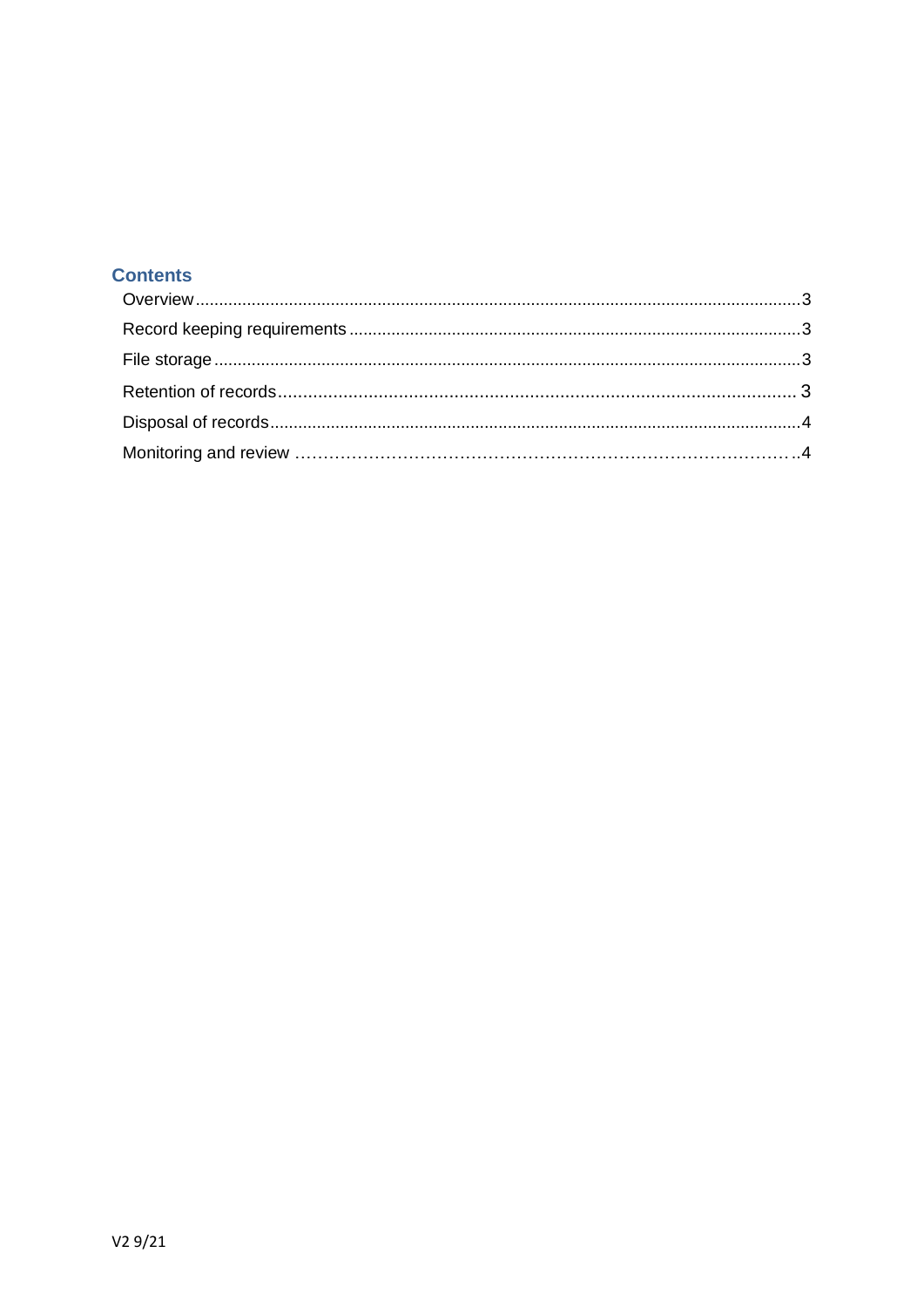## <span id="page-2-0"></span>**Overview**

As a training provider accessing government funding for learning programmes via local authorities and the National Skill Fund, Netcom Training will adhere to the appropriate document retention requirements and also meet those of the Data Protection Act 2018 in relation to data sharing and protection. The business is registered with the Information Commissioners Office(ICO) and will meets its obligations in accordance.

Learner records will be transferred if required by the relevant funding authority at the termination of contracts. All other records will be destroyed if they have reached the retention period or retained until such a time has lapsed.

The company Data Protection policy should be referred to in conjunction with the content of this policy.

#### **Record keeping requirements**

Files will be kept for each learner and will contain as a minimum requirement for funding purposes:

- evidence about the learner, e.g. proof of identify
- evidence of eligibility for funding
- evidence of qualifications/course studied and achieved
- any additional information required by funding agencies/rules

#### **File storage**

Learner files are stored electronically in secure off-site cloud-based servers that meet accepted security standards and legal requirements. They will contain the following information:

- learner's surname, first name
- course studied
- academic year
- documentation required for funding or awarding body purposes

## **Retention of records**

Learner files are required to be retained securely for 6 years from Financial Year End after the relevant course completion. The company will observe any additional requirements that may be placed upon it by funding bodies/awarding bodies and the ICO. Guidance will be sought with these bodies prior to the destruction of documentation after this time has lapsed. In addition, electronic portfolios will be kept for a minimum period of 2 years after which time they will be destroyed. Any certificates held and not claimed by learners will be returned to the relevant awarding